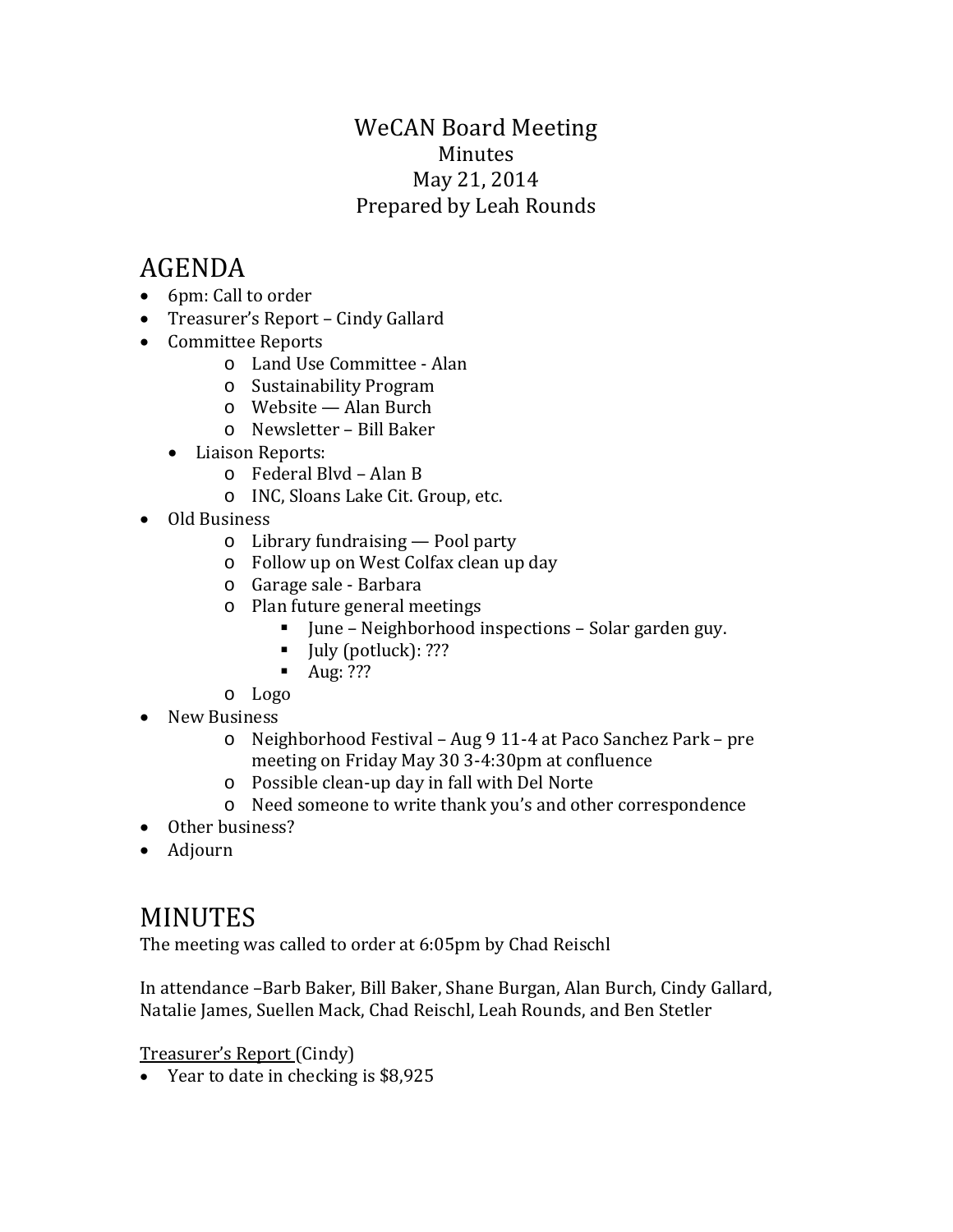- Outflow to date is \$3,428 (bulk was \$2k donation to Confluence's computer lab and almost \$1k for insurance)
- Took in \$1400 to date, mainly through metal recycling, newsletter ads, private donations, and library donations
- There is a little under \$7k in savings
- Did not qualify for city tax exemption (have to serve the entire city to get this exemption)
- The library fundraising to date is approximately \$450, an exact count needs to be made and newsletter ads still need to be added in

#### Committee Reports

- Land Use
	- o St. Anthony's zoning variance being asked for on one of the lots. Required to have a "hammerhead"/3 point turn available for moving vans internal to the building.
	- o Elexen Apartments are asking WeCAN for a letter in support of this variance and it is needed as soon as possible for the mid-June public meeting
	- o Having this "hammerhead" would put a large dent in the design on the first level, which deters from the street-scape we are trying to create
	- o There would be on street (carved-in) parking as well as loading zones that moving vans could use
	- o A letter in support form the WeCAN board can be sent right away, and can write a letter in support from the general WeCAN membership after a vote at the June general meeting.
	- o Put on the agenda for the June meeting and have an EFG rep come to explain and bring visuals.
	- o Motion for the board to write a letter in support of allowing this variance was made, seconded, and all voted in favor, motion carried
- Sustainability Programs
	- o Have 4 points of credit for composting class, 12points for the clean-up day
	- o Need 60 points for certification, 100 points for an "excellent" rating
	- o Still have credits from the garage sale, solar energy efficiency open house, walkability project
	- o Potential projects and points include a community garden harvest fest, pumpkin fundraising, and the Cheltenham garden
- Website
	- o Need help adding content especially on the sustainability projects
	- o Don is being trained to help maintain the website
	- o There is a nice calendar feature that could be better used
	- o Averaging 30+ hits a day
- Newsletter
	- o Need a new carrier for the businesses along Colfax and Federal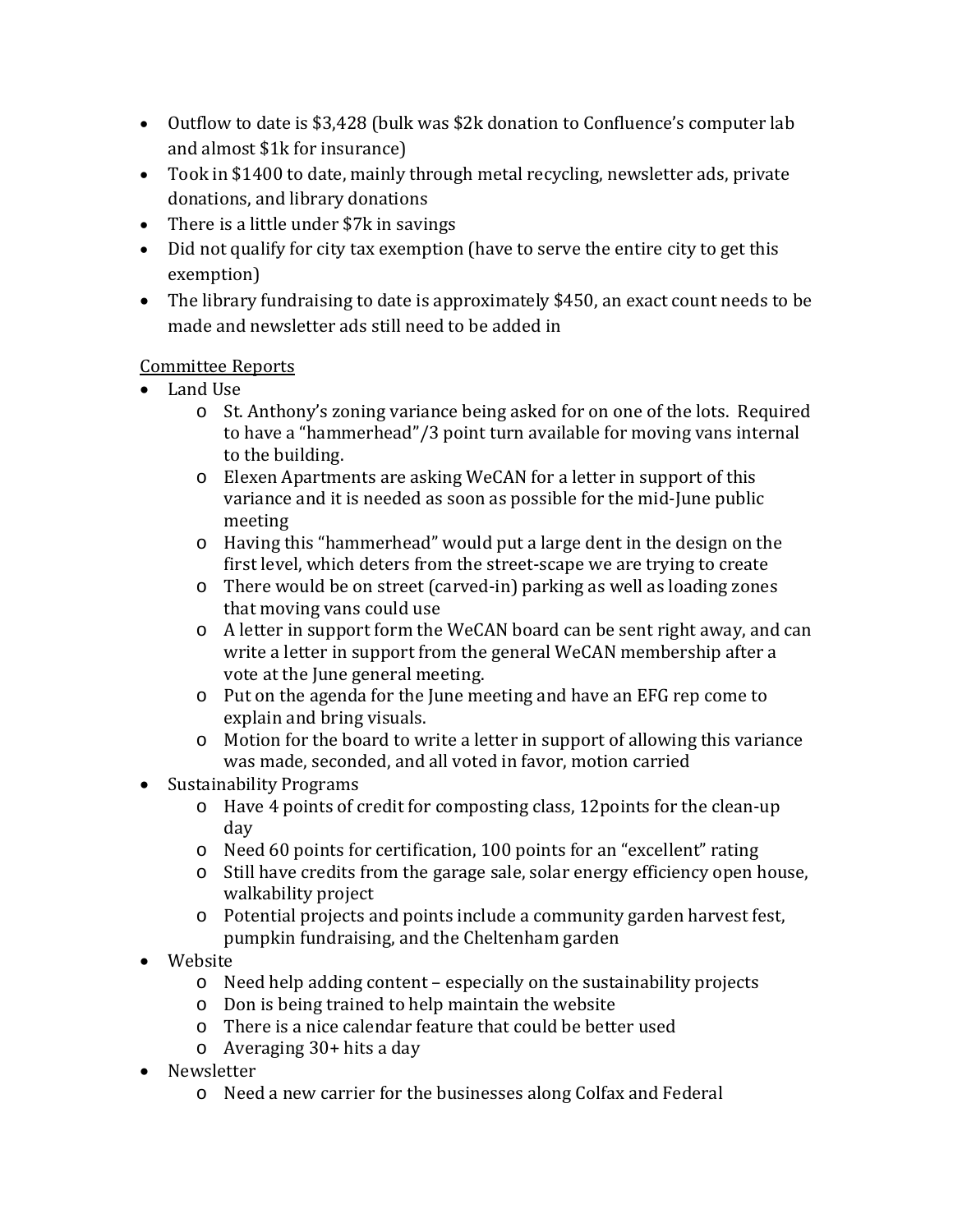Liaison Reports

- Federal Blvd. Partnership Alan has been helping them with their website, they got 350 hits this month
- Sloan's Lake Citizen's Group (SLCG) Many people on the board are considering resigning. There have been no elections and the same two people basically controled the group. There is frustration that projects can't move forward. They do have a very good newsletter that is distributed. Their website has not been updated since 2010.

#### Old Business

- Library Fundraiser/Pool Party
	- o There are 10 silent auction items so far, donations are still being accepted
	- o Evite allows for Natalie to cap the maximum people; the cap will be based on the number of people that actually pay ahead of time (roughly 85 person max)
	- o PayPal link will be added to the evite
	- o Goal to raise \$2k
	- o Information about the library pavers will be available at the party too
	- o This information will be put on the website. Possibly add a progress bar on the website of funds raised so far too
	- o Art has volunteered to help the day of the party. Could use another volunteer to help take payments, hand out wrist bands, etc
	- o Argonauts is donating a keg, Mondo Vino is donating the wine
	- o Still looking for food donations
	- o Suellen is looking for a lifeguard
- Garage Sale
	- o Donations are coming in and are at a good point, could always use more though
	- o More garage space may be needed; 3 garages are close to being maxed out
	- o Will be held June 7 in the BID parking lot
	- o Signs are being made by the Colfax Elem leadership club
	- o Need volunteers to help day of
	- o Need tables, several were volunteered by board members
	- o Clean up will be around 2pm
	- o An email blast will go out for volunteers and information about the garage sale and what the money is going towards
	- o Email blast the day before the garage sale to advertise
- Planning for future general meetings
	- o June Neighborhood inspection (Art needs to confirm). A short presentation from EFG on zoning issue at St. Anthony's
	- o July Outdoors bbq potluck, more of a "get to know your neighbors" event with only announcements and no real agenda. Motion to spend